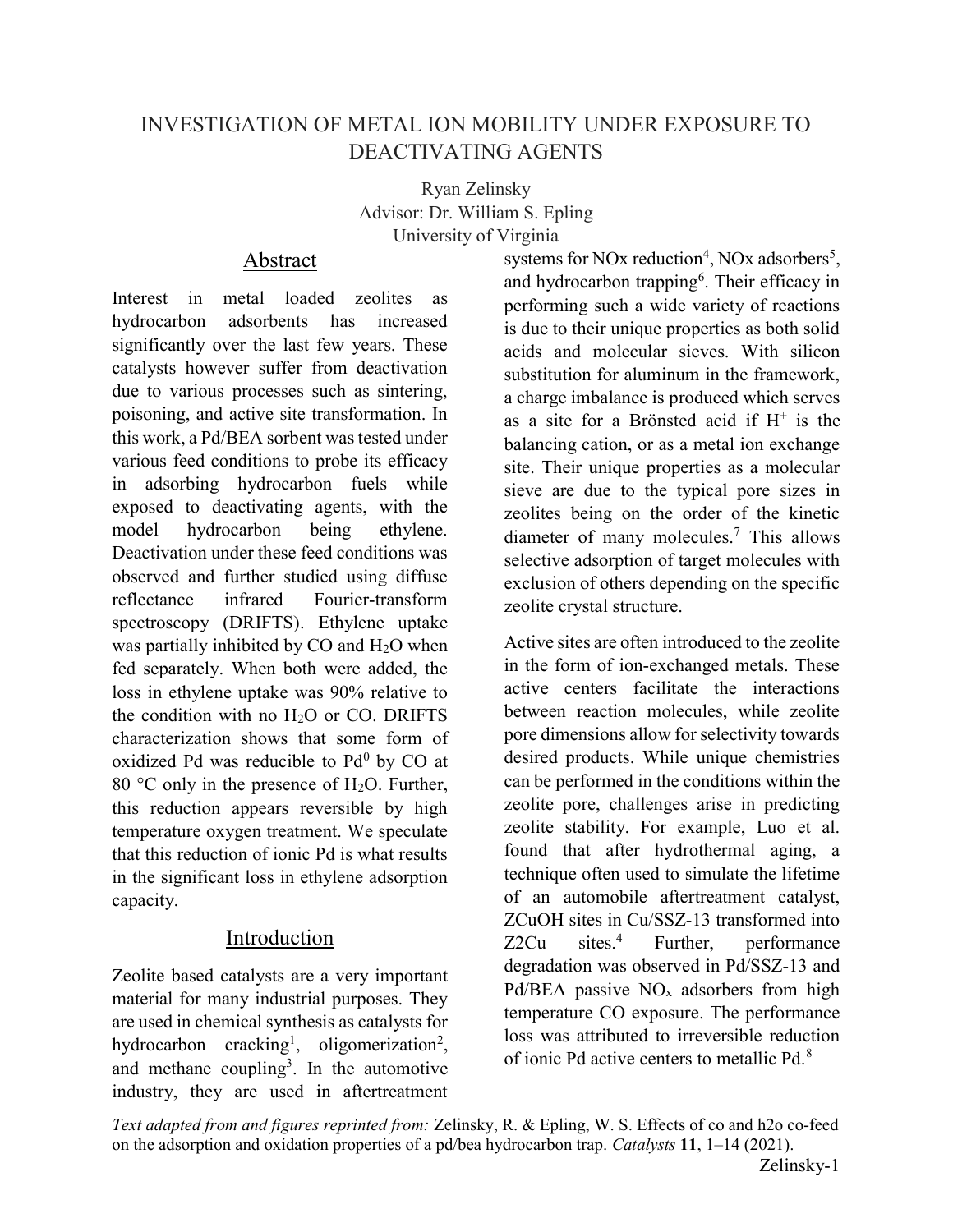Since recent literature points to high metal ion mobility, whether it be active site transformation or reduction and migration out of the pores, it is important to employ direct methods which can track the active metal speciation. In this work, we utilize Pd/BEA as a hydrocarbon trap and study a deactivation mechanism which has not yet been described in the literature. When exposed to CO at 80°C, even in the presence of  $12\%$  O<sub>2</sub>, severe losses (>90%) in ethylene storage were observed. We show that the loss in storage cannot be entirely attributed to competitive adsorption, so we employed temperature programmed reduction (TPR) and DRIFTS to characterize changes in the Pd speciation at 80°C which may have led to the loss in ethylene storage.

# **Experimental**

### Catalyst Synthesis

In this study, zeolite beta in the ammonium cation form, NH<sub>4</sub><sup>+</sup>/BEA, was purchased from a vendor (Zeolyst). The powder was treated at  $500^{\circ}$ C in air for 4 hours to obtain the H<sup>+</sup> form, denoted H/BEA. To obtain Pd/BEA, a palladium precursor salt  $(Pd(NO<sub>3</sub>)<sub>2</sub>$ , Sigma Aldrich) was dissolved in water and added dropwise to the dry catalyst powder. The catalyst was then treated at 600°C in air for 4 hours.

The Pd/BEA powder was then washcoated onto cordierite monoliths. To prepare the washcoat, a slurry was formed by mixing the catalyst with water and a colloidal alumina binding agent (Nyacol Al20). The slurry was placed in a glass tube and the monolith dipped into the slurry and dried. This process was repeated until the monolith was loaded with the appropriate amount of catalyst by mass. Finally, the monoliths were dried and treated at 600°C in air for 4 hours.

### Hydrogen TPR

Hydrogen temperature programmed reduction  $(H_2$  TPR) is a technique which allows one to probe the reducibility of the catalyst as a function of temperature.  $H_2$  TPR was performed in house on an AutoChem II 2920 chemisorption analyzer. The powder was placed in a glass tube along with quartz wool and a thermocouple. First, the catalyst was pretreated in  $10\%$  O<sub>2</sub>/He at  $500^{\circ}$ C for 45 minutes. Next, the catalyst was cooled down to 50 $\degree$ C and exposed to 5% H<sub>2</sub>/He until the thermal conductivity detector (TCD) signal was stabilized. Finally, a temperature ramp of  $10^{\circ}$ C/min was applied while H<sub>2</sub> was flowing and the TCD signal was mapped to the temperature.

## Reactor Tests

To test the adsorption capacity of the Pd/BEA, experiments were performed on a bench top reactor system. The catalyst was placed into a quartz tube. The tube was placed into the benchtop furnace (Lindberg Blue M) with thermocouples in both the upstream and downstream ends to measure temperature changes. The reactor is outfitted with two automated four-way valves and a bypass line which allows for preparation of the gas mixture before introduction to the catalyst. This setup allows for precise measurement of the time which adsorption begins over the catalyst.

To measure the gas concentrations, an MKS 2030 series Fourier transform infrared spectrometer (FTIR) was attached downstream of the catalyst and bypass. Table one gives the gas concentrations used in this study.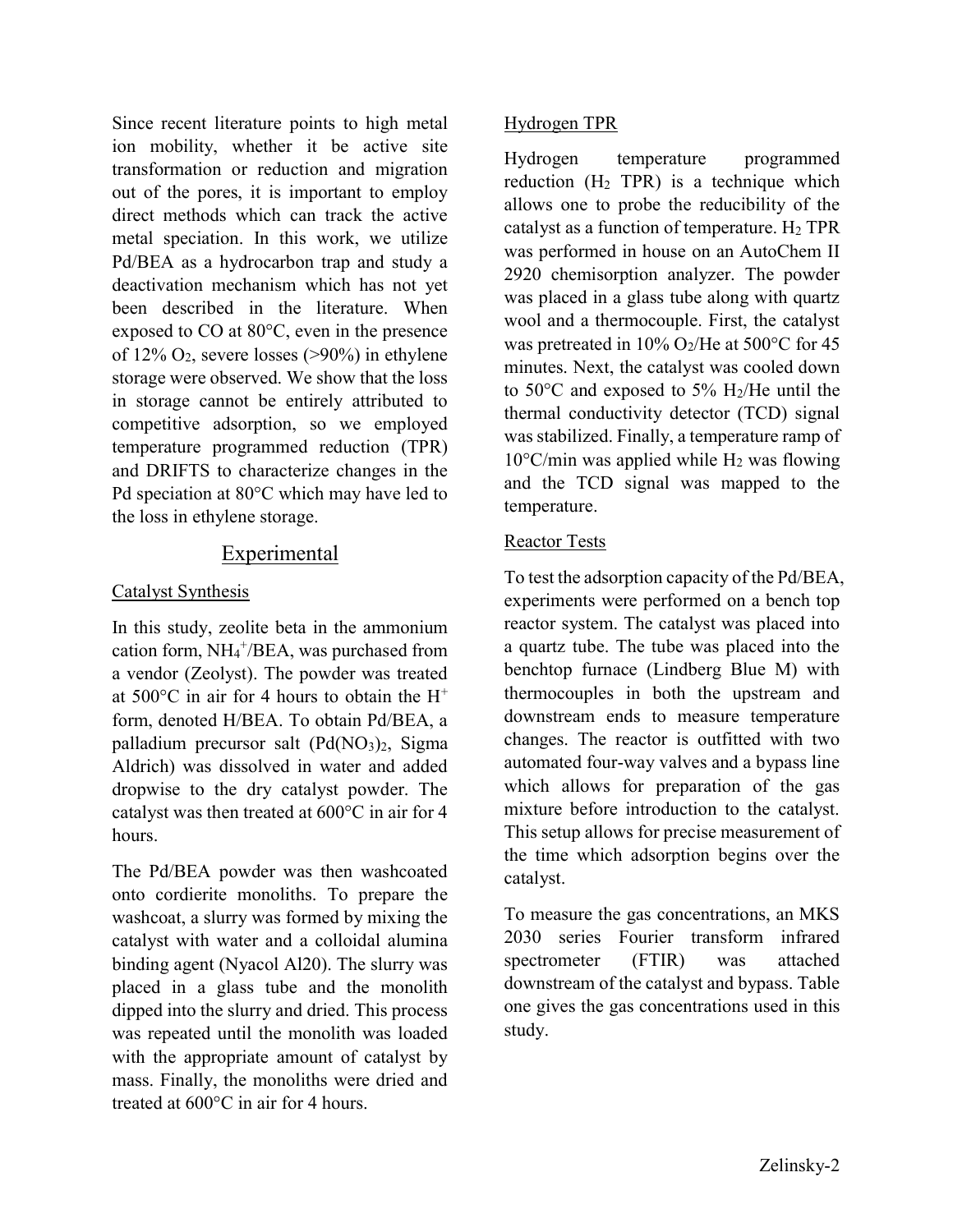| <b>Species</b> | <b>Concentration</b> |  |
|----------------|----------------------|--|
| $N_2$          | Balance              |  |
| O <sub>2</sub> | 12%                  |  |
| $H_2O$         | 6%                   |  |
| CO             | $500$ ppm            |  |
| $C_2H_4$       | $200$ ppm            |  |

Table 1. Feed gas concentration for each species.

Each species was supplied using gas cylinders (Praxair). To introduce water, a controlled evaporator mixer (CEM) system (Bronkhorst) was employed. The CEM allows for precise amounts of liquid water to be vaporized and mixed with the gas stream. The gas hourly space velocity for these experiments was 30,000 hr<sup>-1</sup>.

Before each experiment, the catalyst was treated in  $12\%$  O<sub>2</sub>/N<sub>2</sub> at 600<sup>o</sup>C for 1 hour to regenerate the catalyst from any previous experiment. This treatment serves to both remove carbonaceous deposits from the zeolite and to reoxidize Pd active sides. After the oxygen pretreatment, the temperature was stabilized to 80 °C. Once the feed mixture was stable and verified in the bypass, the valves were switch and the adsorption began.

### DRIFTS Studies

Diffuse reflectance Fourier transform infrared spectroscopy (DRIFTS) was used to probe the Pd speciation under reaction conditions. First, powder Pd/BEA was packed into the Harrick Scientific Praying Mantis reaction chamber, equipped with ZnSe windows. The reaction chamber was placed into the Nicolet iS50 FT-IR instrument and purged overnight in He.

The experiments began with a pretreatment at 500 $^{\circ}$ C in 10% O<sub>2</sub>/He to regenerate the catalyst and remove any carbonaceous deposits. Next, the cell was cooled to 80°C in He. Two experiments were performed, one with no water and the other with 2% water. For the dry experiment, the background was taken in He. For the wet experiment, the background was taken in  $2\%$  H<sub>2</sub>O/He. Immediately following the background, 1000 ppm CO was introduced to the catalyst and sample spectra were taken initially every minute for 10 min followed by every 5 min until an hour elapsed. For each reported spectrum, 32 spectra were averaged.

## Results and Discussion

### Ethylene Adsorption

Figure 1 shows the adsorption curves of ethylene over Pd/BEA under four experimental conditions. Here, the adsorption begins at  $T = 50$  s when the bypass is switched to the reactor. Table 2 summarizes the ethylene uptake totals for each experiment. Under these conditions, ethylene uptake mainly occurs over both Brønsted acid sites and cationic Pd. In the absence of  $H<sub>2</sub>O$ , Brønsted acid sites interact with  $\pi$ -electrons in ethylene to form a bond, however when H2O is present in percent level concentrations it outcompetes ethylene for these sites. $9,10$  Over Pd ions, the electrons in ethylene form a  $\pi$ -complex with Pd which results in chemisorption.<sup>9,11</sup>

Here, when  $H_2O$  was included in the feed, a loss of ethylene/Pd ratio of about 50% was observed, decreasing from 3.6 to 1.8. This is likely due to the aforementioned competitive adsorption between H2O and ethylene over Brønsted acid sites.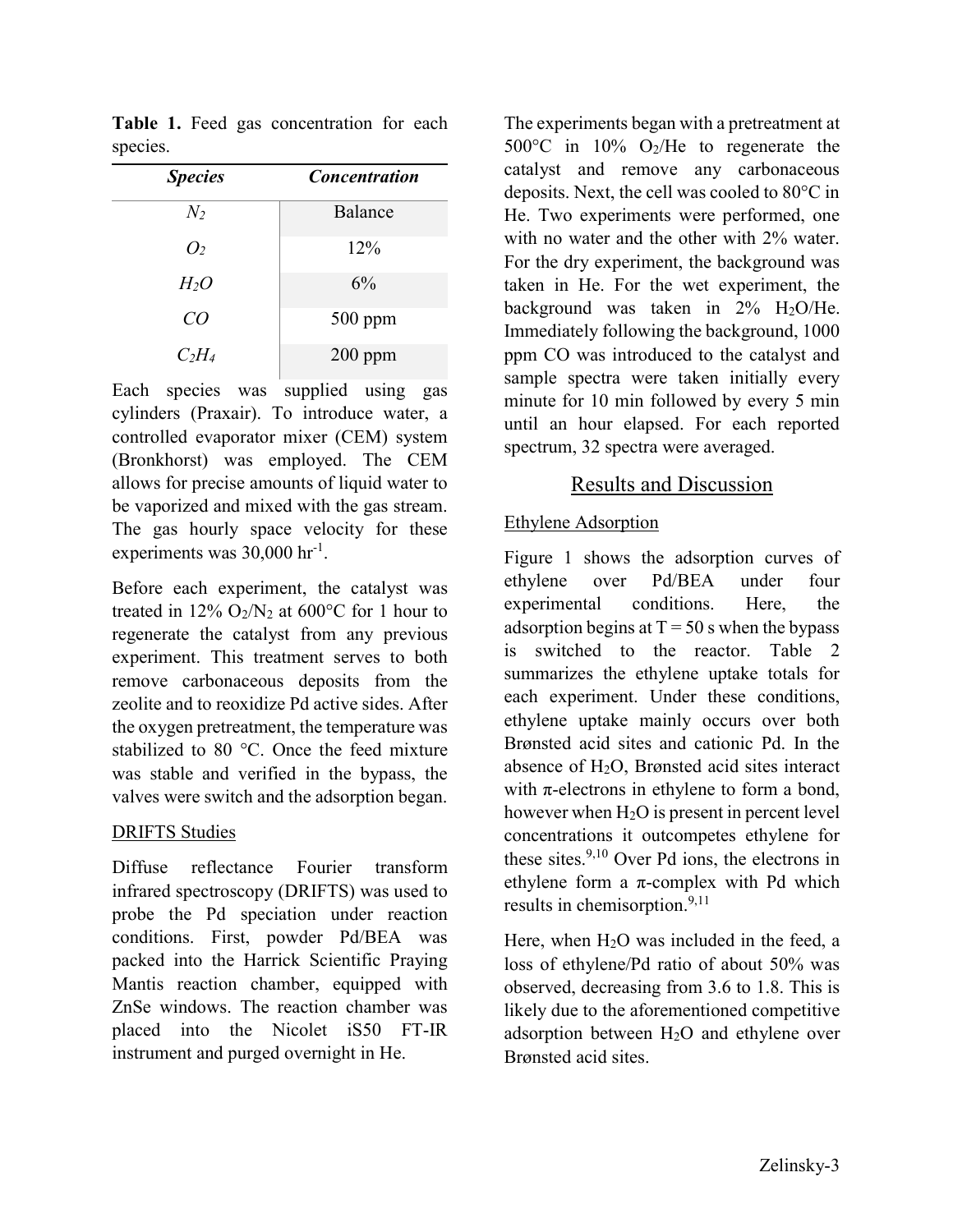

Figure 1. Ethylene uptake over 1% Pd/BEA with and without CO co-feed in wet and dry conditions. Adsorption begins at  $T = 50$  s. (200 ppm ethylene, 0 or 500 ppm CO, 0 or 6% H<sub>2</sub>O,  $12\%$  O<sub>2</sub>, balance N<sub>2</sub>).

Table 2. Ethylene uptake and ethylene/Pd ratio for each experiment.

| <b>Experiment</b>      | <b>Ethylene</b><br>uptake<br>$(\mu mol)$ | <b>Ethylene/Pd</b><br>ratio |
|------------------------|------------------------------------------|-----------------------------|
| Ethylene Dry           | 47                                       | 3.6                         |
| Ethylene + $H_2O$      | 24                                       | 1.8                         |
| Ethylene + $CO$ Dry    | 31                                       | 2.4                         |
| Ethylene + $H_2O$ + CO | 3.5                                      | 0.27                        |

The addition of CO also led to loss of ethylene uptake at 80 °C, with a decrease in ethylene/Pd ratio by about 1.2. We speculate that inclusion of CO in dry conditions leads to competitive adsorption over the ionic Pd sites responsible for ethylene uptake. Further, the addition of  $H_2O$  and CO lead to almost complete loss of ethylene uptake. According to Table 1, under CO and H2O co-feed, the catalyst displays  $\sim$ 7.5% of the ethylene uptake compared with the experiment with no H2O and no CO. By combining the effects of H2O and CO separately, these account for

a loss of ~83% of ethylene storage. The remaining discrepancy, roughly 10% of total ethylene storage, is left unaccounted for.

#### Hydrogen TPR

To characterize the reducibility of the assynthesized catalyst, we employed hydrogen TPR. Here, we were able to identify the existence of a particulate phase in the fresh catalyst. Figure 2 shows the  $H_2$  TPR plot for the 1% Pd/BEA catalyst.

The negative peak at 50–80  $^{\circ}$ C represents H<sub>2</sub> generation which stems from decomposition of PdH. PdH is formed when  $H_2$  reacts with Pd particles during initial  $H_2$  exposure at low temperatures.<sup>12</sup> The peak at 80–150  $\degree$ C and the high temperature peaks at  $\sim$ 450 °C correspond to different forms of ionic  $Pd<sub>1</sub><sup>5,13</sup>$ These results indicate that the initial sample contains both ionic Pd and large Pd particles, each if which may have different interactions with the feed mixture.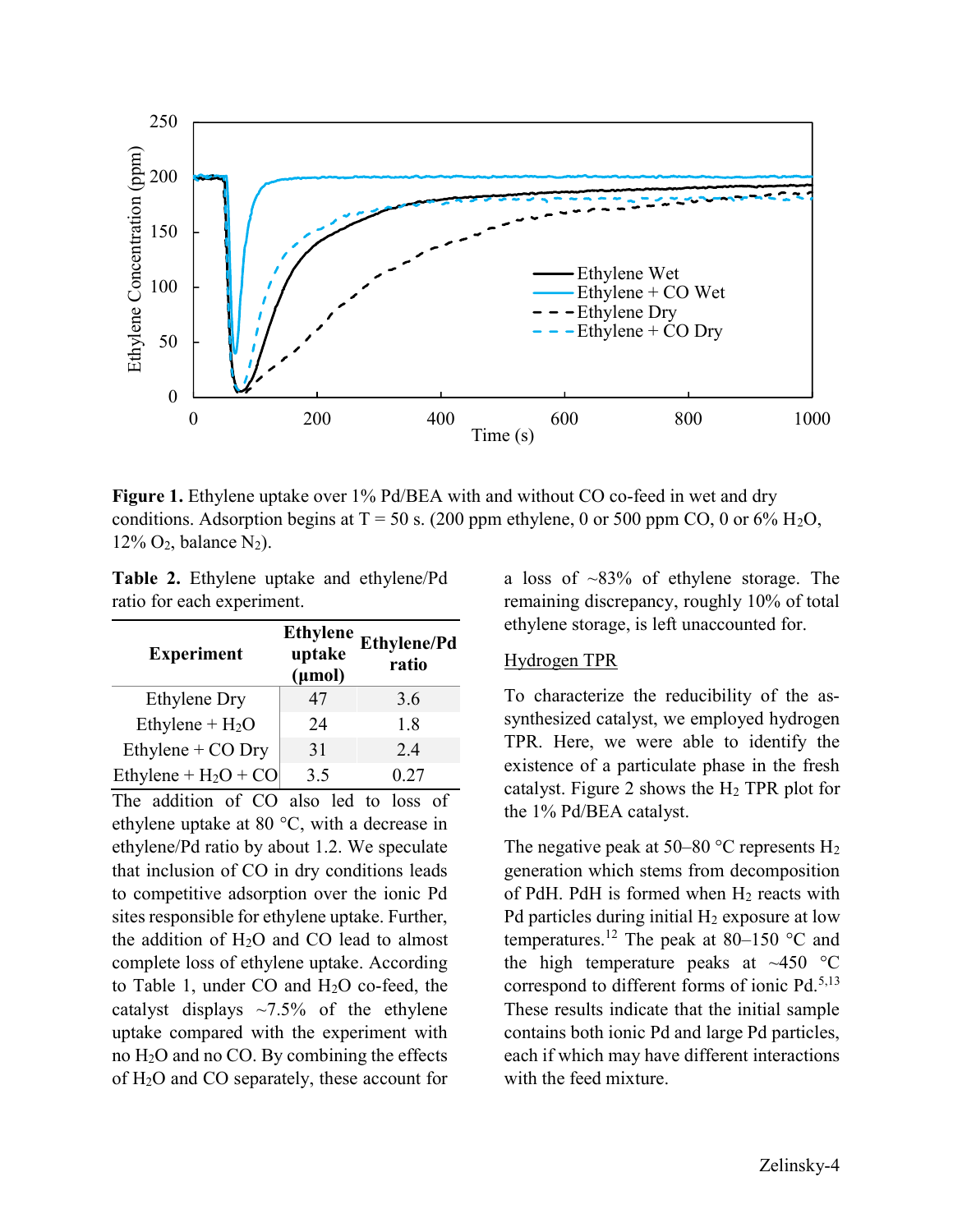

**Figure 2.** Hydrogen TPR for 1% Pd/BEA (5% H<sub>2</sub>/He, Ramp rate = 10 °C/min) Pretreatment: 500 °C in 10% O2/He for 60 min.

It is important to note that this is the expected Pd/BEA state after several adsorptiondesorption cycles. Recent literature has indicated that a catalyst which has been exposed to CO at high temperatures will experience partial irreversible Pd agglomeration, resulting in a mix between cationic Pd and agglomerated particulate Pd.<sup>5,8,13</sup>

### CO DRIFTS

To investigate the Pd speciation when cofeeding CO and H2O, we used infrared spectroscopy with CO as the probe molecule. We conducted four experiments sequentially, with and without  $H_2O$  in the feed. The results, shown in Figure 3, indicate that multiple CO– Pd species exist on the Pd/BEA catalyst at 80 °C. The spectrum labeled 'Dry 1' displays features at 2214 and 2194 cm−1 which correspond to CO bound to 'super electrophilic'  $Pd^{2+}$  which was described by Khivantsev et al to form a  $(CO)_2$ -Pd<sup>2+</sup> dimer.<sup>14</sup> Other spectral features corresponding to  $CO-Pd^{2+}$ , appear at 2180, 2173, 2153, and 2140 cm<sup>-1</sup>. The feature appearing at 2120 cm<sup>-1</sup> is often attributed to  $CO-Pd^{+.15-19}$  Finally, two peaks at 2098 and  $2080 \text{ cm}^{-1}$ , which correspond to linearly bound  $CO-Pd^0$ , appear after approximately 30 min exposure. These are likely formed upon reduction by the probe molecule, CO, during exposure.<sup>16,18</sup> Under dry conditions no peaks appear in the range of  $1800-2000$  cm<sup>-1</sup>.

Under wet conditions, some peaks corresponding to ionic Pd disappear, while others corresponding to metallic Pd emerge. In the 'Wet 2′ spectrum, the only remaining peaks which correspond to  $Pd^{2+}$  are at 2153 and 2140 cm<sup>-1</sup>. Peaks at 2098 and 2080 cm<sup>-1</sup> remain, but again do not populate until much later times, after 30 min exposure to CO and H2O. Most interestingly, peaks at 1920 and 1950 cm−1 first appear under these conditions. These correspond to bridging  $CO-Pd_2^0$  which can only occur over Pd particles.<sup>18–22</sup> The following two spectra, "Dry 3" and "Wet 4",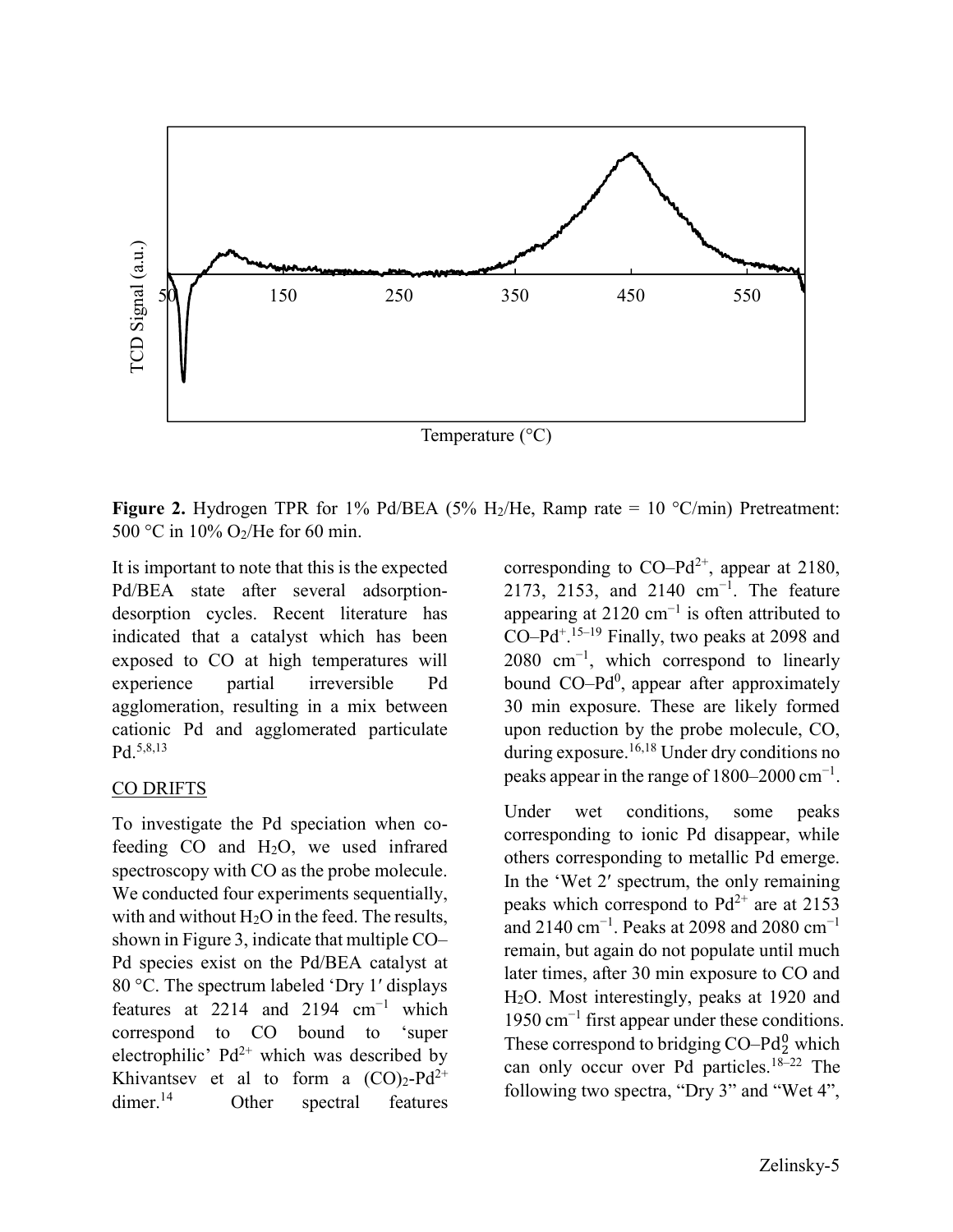demonstrate the ability to replicate the same CO–Pd environment after multiple cycles.



Figure 3 CO DRIFTS at 80 °C with four consecutive experiments switching between  $\frac{dy}{dx}$  and wet conditions, with  $O_2$ pretreatments at 500 °C in between each. Exposure time  $= 30$  min. (1000 ppm CO, 2%)  $H<sub>2</sub>O$ , 10%  $O<sub>2</sub>$ , balance He).

These results suggest an interconversion between ionic  $Pd^{2+}$  and Pd particles which may be the culprit of the loss in ethylene storage. The existence of bridging CO-Pd<sup>2</sup> suggests that the reduced Pd agglomerated to form Pd particles, as these features cannot exist over Pd single atoms. This means the Pd was removed from the ion-exchange site and migrated to other Pd atoms.

 Further study is required on a model catalyst to confirm this hypothesis however because we have not isolated the ionic Pd from particulate Pd which exists on the fresh catalyst. In addition, further characterization of the Pd species by TPR after exposure to CO and H2O would aid in confirming this

hypothesis. These considerations are currently being tackled in ongoing studies.

## Conclusions

In this work, we conducted hydrocarbon trap experiments over Pd/BEA and varied the feed composition to test the effects of  $H_2O$ and CO. Ethylene uptake was significantly affected by both. When  $H_2O$  and  $CO$  both existed in the feed, ethylene uptake was decreased by over 90% compared to the uptake with both absent. Ethylene uptake loss when CO is present is likely due to competitive adsorption to ionic Pd sites, and ethylene uptake loss when  $H_2O$  is present is likely due to competitive adsorption to Brønsted acid sites. When CO and H<sub>2</sub>O are co-fed, however, the larger decrease in ethylene uptake occurred which may result from the formation of reduced Pd which is inactive in ethylene uptake under these conditions.

CO-DRIFTS results show that under conditions which include  $H_2O$ , peaks arise which indicate bridging  $CO-Pd_2^0$ . These represent a reduced Pd phase which we speculate formed by reduction of ionic Pd storage centers by CO in the presence of  $H_2O$ at 80°C.

# Acknowledgements

The authors would like to thank the Virginia Space Grant Consortium (VSGC) for funding this research for the academic year 2020- 2021.

# **Permissions**

The figures and tables in this report have been reprinted from Catalysts Journal with permission from the authors. $^{23}$ 

(doi:10.3390/catal11030348)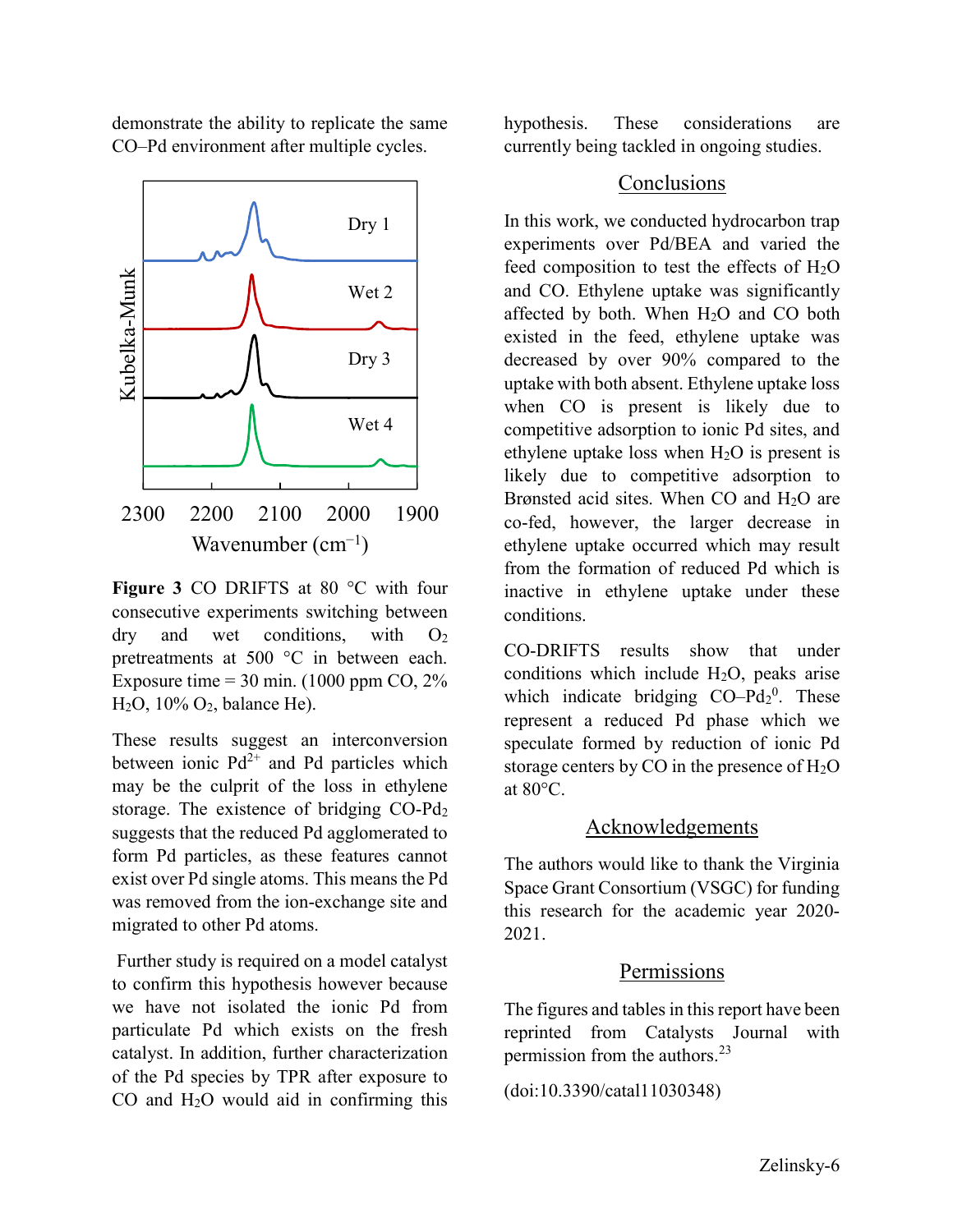#### References

- 1. Roldán, R. *et al.* Effect of the impregnation order on the nature of metal particles of bifunctional Pt/Pd-supported zeolite Beta materials and on their catalytic activity for the hydroisomerization of alkanes. J. Catal. 254, 12–26 (2008).
- 2. Shephard, F. E., Rooney, J. J. & Kemball, C. The polymerization of propylene on silicaalumina. Journal of Catalysis 1, (1962).
- 3. Borry, R. W., Kim, Y. H., Huffsmith, A., Reimer, J. A. & Iglesia, E. Structure and density of Mo and acid sites in Mo-exchanged H-ZSM5 catalysts for nonoxidative methane conversion. J. Phys. Chem. B 103, 5787-5796 (1999).
- 4. Luo, J. et al. New insights into Cu/SSZ-13 SCR catalyst acidity. Part I: Nature of acidic sites probed by NH3 titration. *J. Catal.* **348**, 291–299 (2017).
- 5. Gu, Y., Zelinsky, R. P., Chen, Y. R. & Epling, W. S. Investigation of an irreversible NOx storage degradation Mode on a Pd/BEA passive NOx adsorber. Appl. Catal. B Environ. 258, 118032 (2019).
- 6. Zelinsky, R. & Epling, W. Effects of Multicomponent Hydrocarbon Feed on Hydrocarbon Adsorption–Desorption and Oxidation Light-Off Behavior on a Pd/BEA Hydrocarbon Trap. Catal. Letters 149, 3194–3202 (2019).
- 7. Gies, H. & van Koningsveld, H. Faulted Zeolite Framework Structures. in 12th International Zeolite Conference 2999 (1999).
- 8. Theis, J. R. & Ura, J. A. Assessment of zeolite-based Low temperature NOx adsorbers: Effect of reductants during multiple sequential cold starts. Catal. Today (2020). doi:10.1016/j.cattod.2020.01.040
- 9. Westermann, A., Azambre, B., Finqueneisel, G., Da Costa, P. & Can, F. Evolution of unburnt hydrocarbons under 'cold-start' conditions from adsorption/desorption to conversion: On the screening of zeolitic materials. Appl. Catal. B Environ. 158–159, 48– 59 (2014).
- 10. Iliyas, A., Zahedi-Niaki, H. M. & Eić, M. One-dimensional molecular sieves for hydrocarbon cold-start emission control: Influence of water and CO2. Appl. Catal. A Gen. 382, 213–219 (2010).
- 11. Xu, L. et al. Benefits of Pd Doped Zeolites for Cold Start HC/NOx Emission Reductions for Gasoline and E85 Fueled Vehicles. SAE Int. J. Fuels Lubr. 11, 301-317 (2018).
- 12. Nag, N. K. A study on the formation of palladium hydride in a carbon-supported palladium catalyst. J. Phys. Chem. B 105, 5945–5949 (2001).
- 13. Ryou, Y. S. et al. Effect of reduction treatments (H2 vs. CO) on the NO adsorption ability and the physicochemical properties of Pd/SSZ-13 passive NOx adsorber for cold start application. Appl. Catal. A Gen. 569, 28–34 (2019).
- 14. Khivantsev, K. et al. Stabilization of Super Electrophilic Pd+2 Cations in Small-Pore